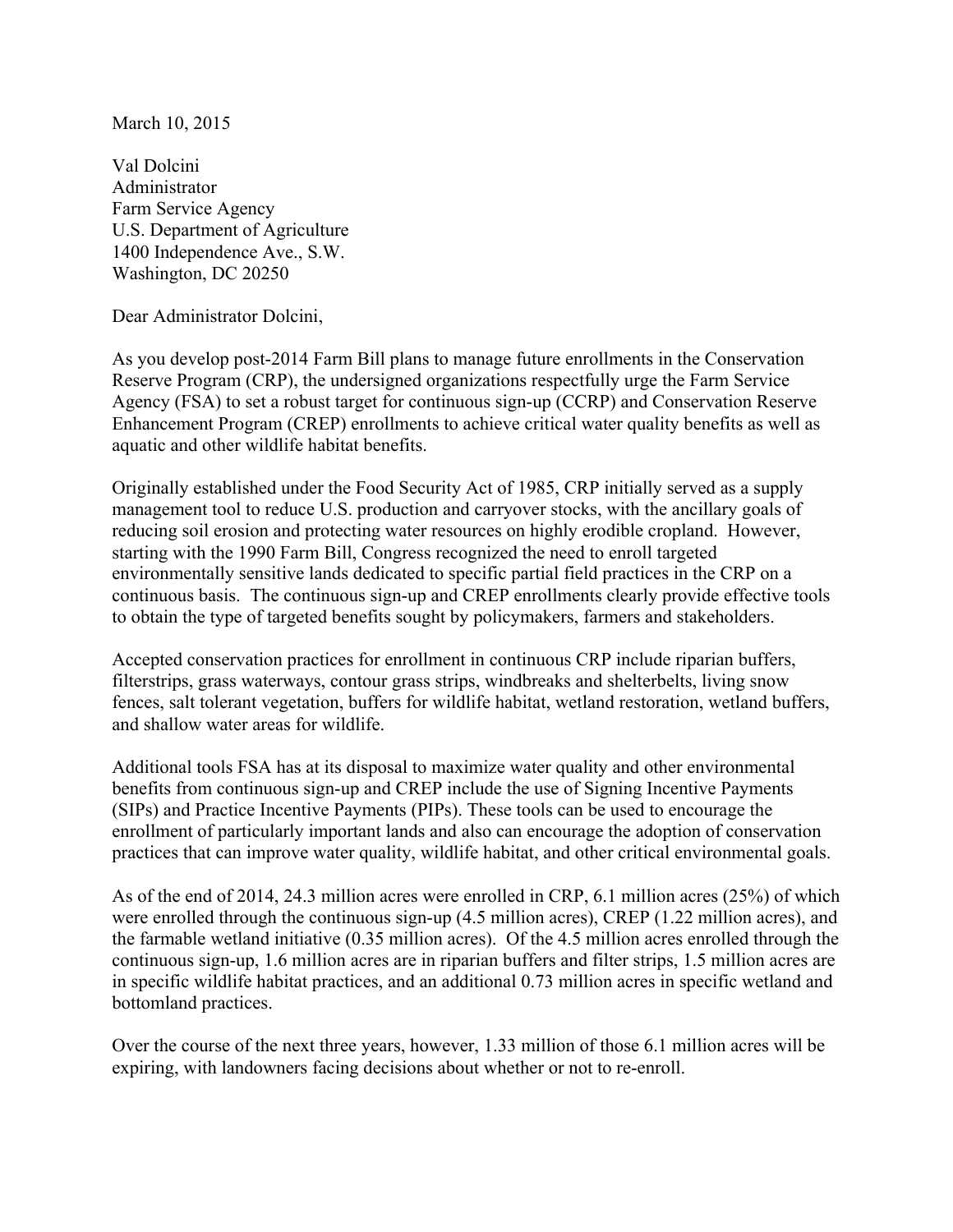As we approach the  $30<sup>th</sup>$  anniversary of CRP, FSA should refocus its efforts to meet the goals of today's CRP to enroll cropland and marginal pastureland that benefits water quality, wildlife habitat, air quality and reduces soil erosion, all of which would be strengthened through greater use of continuous sign-up and CREP enrollments. With this in mind, we urge you to adopt the following policies with respect to the continuous sign-up and CREP:

- Reserve at least 800,000 acres annually and, over the long-term, at least 8 million acres in total for new enrollments and re-enrollments for all types of continuous enrollments.
- Make all continuous sign-up practices eligible for SIP and PIP.
- Closely monitor enrollment progress in the special wildlife (SAFE) and wetland initiatives and increase acreage allotments as needed.
- Ensure that all landowners with expiring contracts are notified by letter, well in advance of contract expiration, of the option to enroll a portion of their acres in the continuous sign-up to preserve important conservation values.
- Redouble outreach efforts to farmers and landowners about the benefits of conservation buffers and special wildlife habitat initiatives.

We greatly appreciate your attention to this important matter and thank you in advance for considering our recommendations.

Sincerely,

American Feed Industry Association

American Rivers

Association of Metropolitan Water Agencies

Chesapeake Bay Foundation

Corn Refiners Association

Gulf Restoration Network

National Association of Conservation Districts

National Association of Clean Water Agencies

National Farmers Union

National Grain and Feed Association